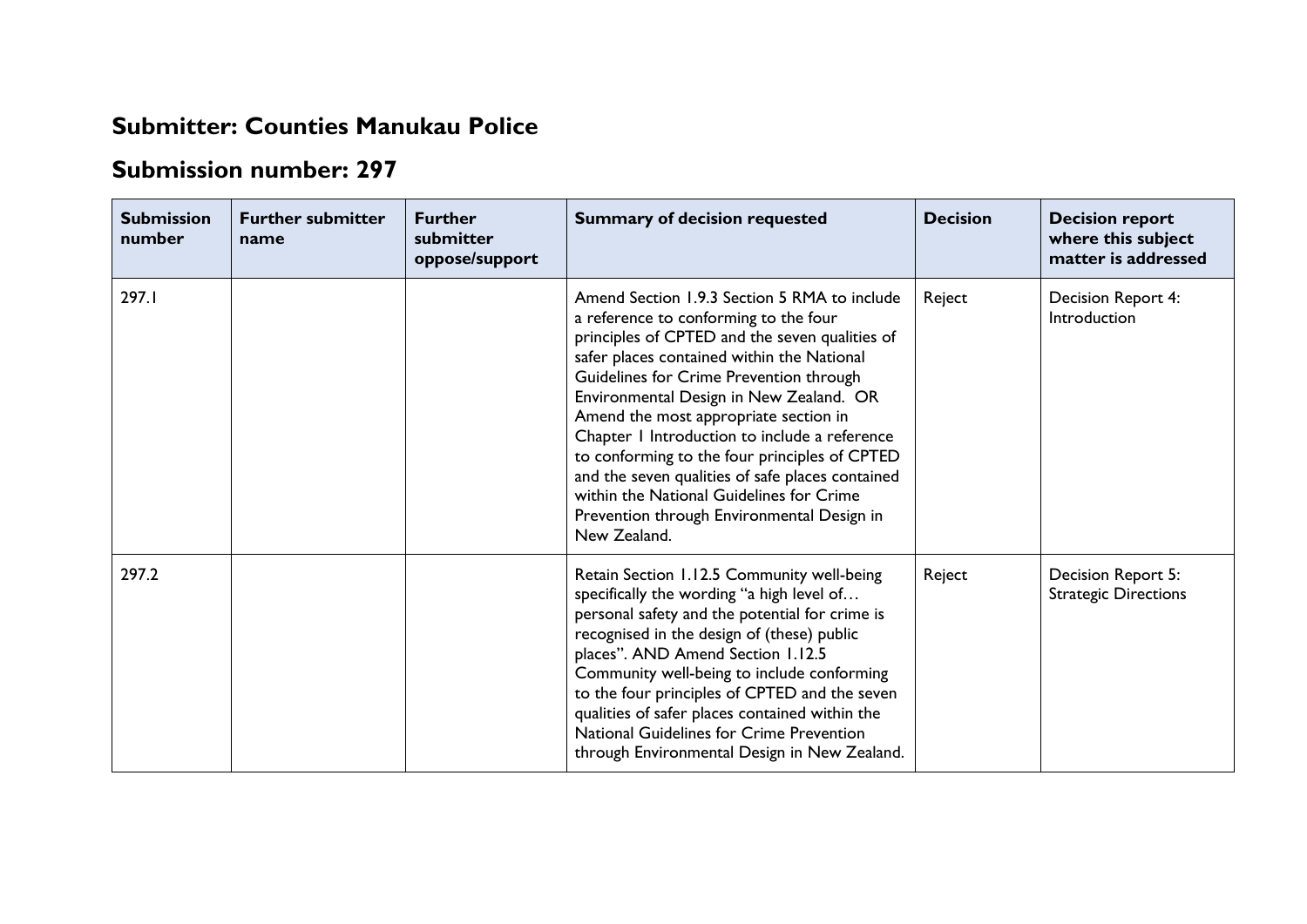| <b>Submission</b><br>number | <b>Further submitter</b><br>name                                                                  | <b>Further</b><br>submitter<br>oppose/support | <b>Summary of decision requested</b>                                                                                                                                                                                                                              | <b>Decision</b> | <b>Decision report</b><br>where this subject<br>matter is addressed |
|-----------------------------|---------------------------------------------------------------------------------------------------|-----------------------------------------------|-------------------------------------------------------------------------------------------------------------------------------------------------------------------------------------------------------------------------------------------------------------------|-----------------|---------------------------------------------------------------------|
| FS1005.6                    | <b>Tamahere Eventide</b><br>Home Trust - Atawhai<br>Assisi Retirement Village                     | Oppose                                        |                                                                                                                                                                                                                                                                   | Accept          |                                                                     |
| FS1004.16                   | <b>Tamahere Eventide</b><br>Home Trust -<br><b>Tamahere Eventide</b><br><b>Retirement Village</b> | Oppose                                        |                                                                                                                                                                                                                                                                   | Accept          |                                                                     |
| FS1386.307                  | Mercury NZ Limited                                                                                | Oppose                                        |                                                                                                                                                                                                                                                                   | Accept          |                                                                     |
| 297.3                       |                                                                                                   |                                               | Amend Section 1.12.5 Community well-being<br>to include conforming to the four principles of<br>CPTED and the seven qualities of safer places<br>contained within the National Guidelines for<br>Crime Prevention through Environmental<br>Design in New Zealand. | Reject          | Decision Report 5:<br><b>Strategic Directions</b>                   |
| 297.4                       |                                                                                                   |                                               | Retain Section 1.12.8 (b)(ii) Strategic<br>Objectives.                                                                                                                                                                                                            | Reject          | Decision Report 5:<br><b>Strategic Directions</b>                   |
| FS1386.308                  | Mercury NZ Limited                                                                                | Oppose                                        |                                                                                                                                                                                                                                                                   | Accept          |                                                                     |
| 297.5                       |                                                                                                   |                                               | Amend Objective 4.1.1(a) Strategic as follows:<br>Liveable, safe, thriving and connected<br>communities that are sustainable, efficient, and<br>coordinated.                                                                                                      | Reject          | Decision Report 5:<br><b>Strategic Directions</b>                   |
| FS1269.8                    | <b>Housing New Zealand</b><br>Corporation                                                         | Support                                       |                                                                                                                                                                                                                                                                   | Reject          |                                                                     |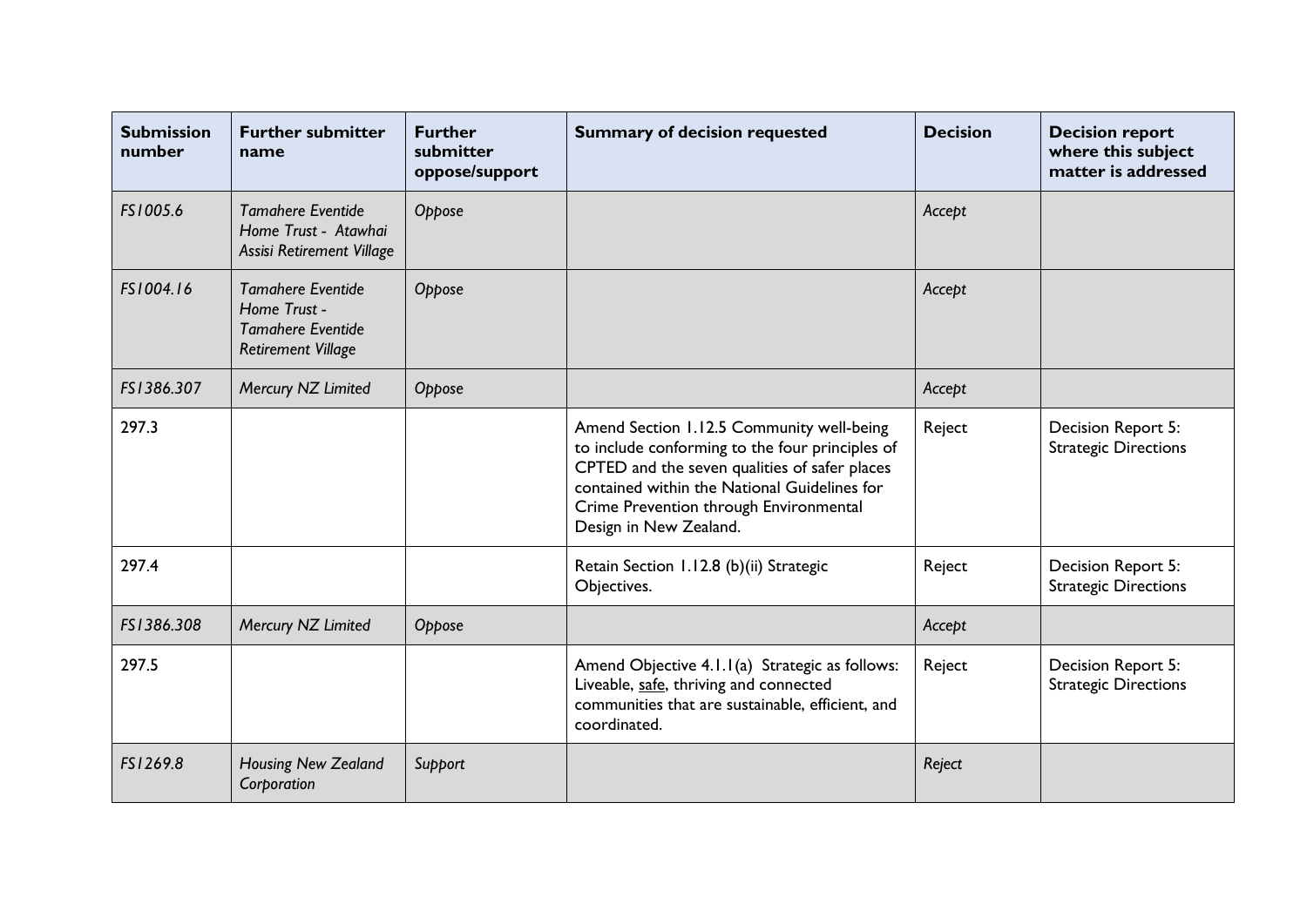| <b>Submission</b><br>number | <b>Further submitter</b><br>name | <b>Further</b><br>submitter<br>oppose/support | <b>Summary of decision requested</b>                                                                                                                                                                                                                                                                                                                                                                                                                                                                                                   | <b>Decision</b> | <b>Decision report</b><br>where this subject<br>matter is addressed |
|-----------------------------|----------------------------------|-----------------------------------------------|----------------------------------------------------------------------------------------------------------------------------------------------------------------------------------------------------------------------------------------------------------------------------------------------------------------------------------------------------------------------------------------------------------------------------------------------------------------------------------------------------------------------------------------|-----------------|---------------------------------------------------------------------|
| FS1386.309                  | Mercury NZ Limited               | Oppose                                        |                                                                                                                                                                                                                                                                                                                                                                                                                                                                                                                                        | Accept          |                                                                     |
| 297.6                       |                                  |                                               | Retain Policy 4.1.8 Integration and Connectivity<br>AND Add to Policy 4.1.8(iv) Integration and<br>connectivity a new line that reads: D. National<br><b>Guidelines for Crime Prevention through</b><br><b>Environmental Design in New Zealand.</b><br><b>AND</b><br>Add a new appendix to Chapter 29 Appendices<br>- the National Guidelines for Crime Prevention<br>through Environmental Design in New Zealand.                                                                                                                     | Reject          | Decision Report 32:<br><b>Miscellaneous Matters</b>                 |
| FS1386.310                  | Mercury NZ Limited               | Oppose                                        |                                                                                                                                                                                                                                                                                                                                                                                                                                                                                                                                        | Accept          |                                                                     |
| 297.7                       |                                  |                                               | Amend Policy 4.1.10(a) Tuakau as follows:<br>(i) Subdivision, land use and development in<br>Tuakau's new residential and business areas<br>occurs in a manner that promotes the<br>development of a variety of housing densities,<br>diversity of building styles and a safe, high<br>quality living environment;<br>(iii) Future neighbourhood centres, roads,<br>parks, pedestrian, cycle and bridle networks<br>are developed in accordance with the Tuakau<br>Structure Plan and conform to the national<br>guidelines for CPTED. | Reject          | Decision Report 5:<br><b>Strategic Directions</b>                   |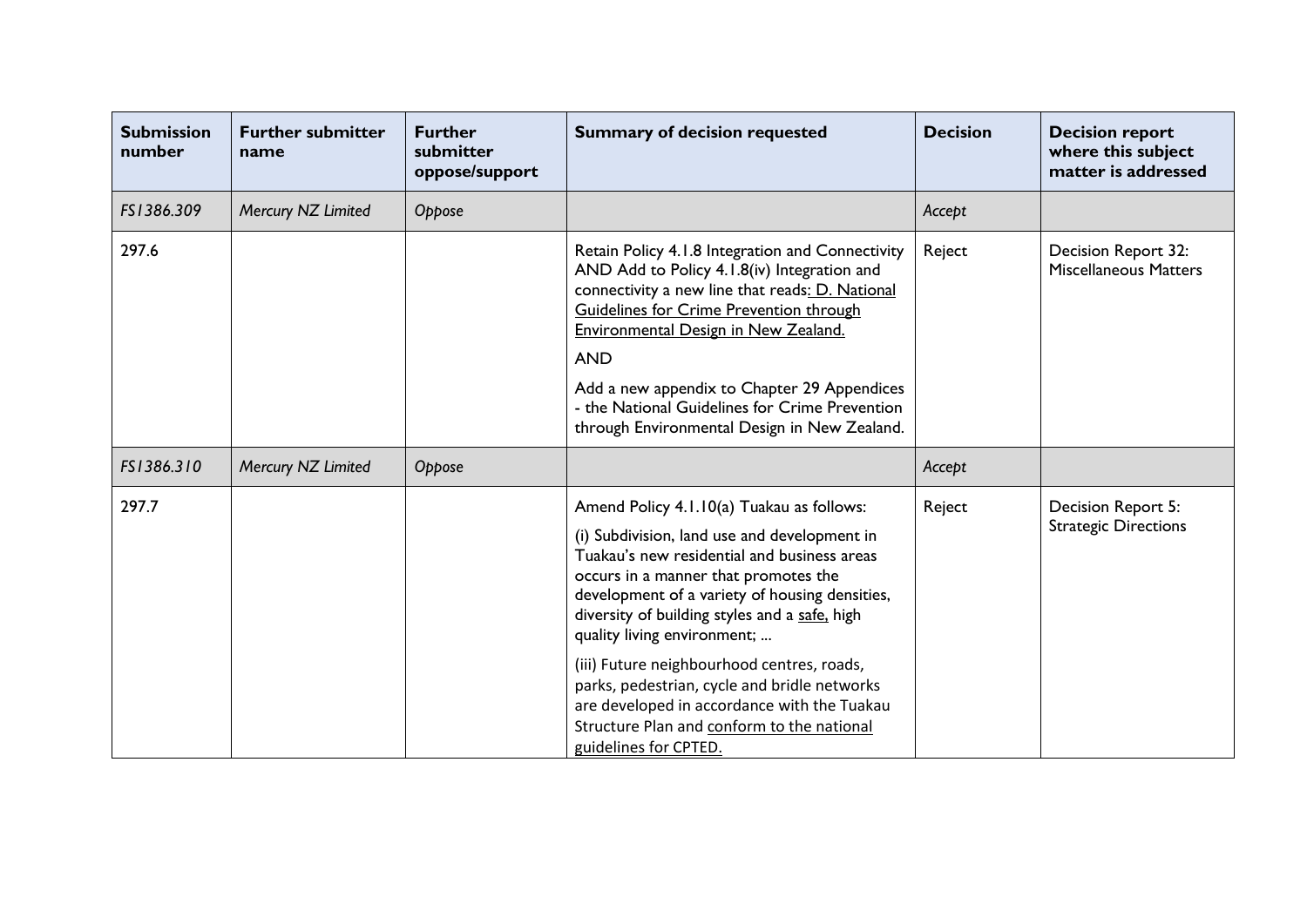| <b>Submission</b><br>number | <b>Further submitter</b><br>name   | <b>Further</b><br>submitter<br>oppose/support | <b>Summary of decision requested</b>                                                                                                                                                                                                                                                                                                                 | <b>Decision</b> | <b>Decision report</b><br>where this subject<br>matter is addressed |
|-----------------------------|------------------------------------|-----------------------------------------------|------------------------------------------------------------------------------------------------------------------------------------------------------------------------------------------------------------------------------------------------------------------------------------------------------------------------------------------------------|-----------------|---------------------------------------------------------------------|
| 297.8                       |                                    |                                               | Amend Policy 4.1.11(a) Pokeno as follows:<br>(i)Subdivision, land use and development of<br>new growth areas promotes a safe, high quality<br>environment and does not compromise the<br>potential further growth and development of<br>the town;<br>(ii) Walking and cycling networks are integrated<br>with the existing urban area and conform to | Reject          | Decision Report 5:<br><b>Strategic Directions</b>                   |
|                             |                                    |                                               | the national guidelines for CPTED                                                                                                                                                                                                                                                                                                                    |                 |                                                                     |
| 297.9                       |                                    |                                               | Retain Objective 4.2.3 Residential built form<br>and amenity as notified.                                                                                                                                                                                                                                                                            | Accept          | <b>Decision Report 14:</b><br><b>Residential Zone</b>               |
| FS1269.9                    | Housing New Zealand<br>Corporation | Oppose                                        |                                                                                                                                                                                                                                                                                                                                                      | Reject          |                                                                     |
| FS1386.311                  | Mercury NZ Limited                 | Oppose                                        |                                                                                                                                                                                                                                                                                                                                                      | Reject          |                                                                     |
| 297.10                      |                                    |                                               | Amend Policy 4.2.4(a)(iii) Front setback as<br>follows: Providing for passive surveillance to<br>roads, avoiding windowless walls to the street<br>and conforming to national guidelines for<br><b>CPTED</b> principles.                                                                                                                             | Reject          | Decision Report 14:<br><b>Residential Zone</b>                      |
| FS1269.10                   | Housing New Zealand<br>Corporation | Oppose                                        |                                                                                                                                                                                                                                                                                                                                                      | Accept          |                                                                     |
| 297.11                      |                                    |                                               | Amend Policy 4.2.10(c) Daylight and outlook as<br>follows: Maintain and enhance attractive open<br>space character of residential areas by ensuring                                                                                                                                                                                                  | Reject          | Decision Report 14:<br><b>Residential Zone</b>                      |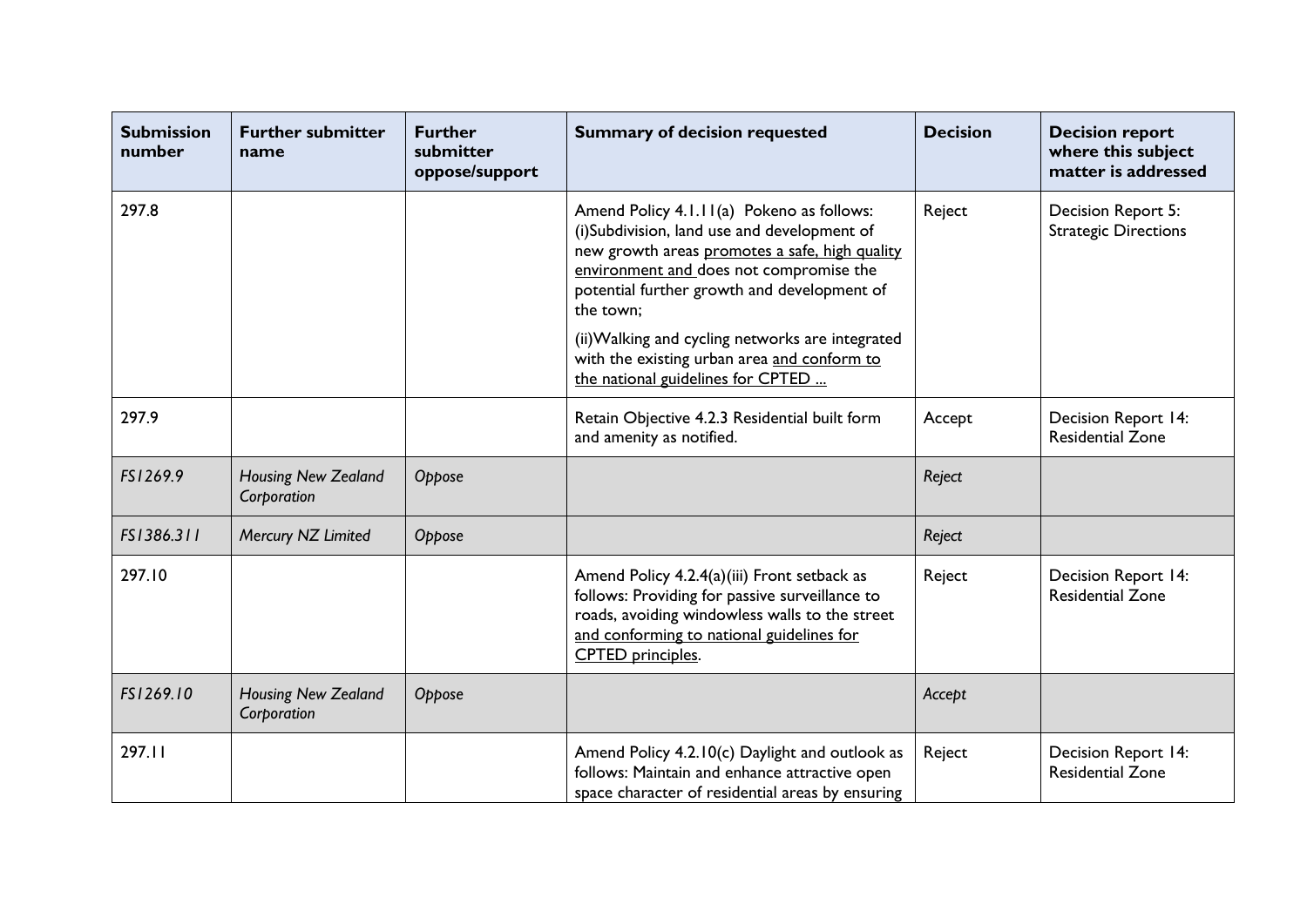| <b>Submission</b><br>number | <b>Further submitter</b><br>name          | <b>Further</b><br>submitter<br>oppose/support | <b>Summary of decision requested</b>                                                                                                                                                                                                                  | <b>Decision</b> | <b>Decision report</b><br>where this subject<br>matter is addressed |
|-----------------------------|-------------------------------------------|-----------------------------------------------|-------------------------------------------------------------------------------------------------------------------------------------------------------------------------------------------------------------------------------------------------------|-----------------|---------------------------------------------------------------------|
|                             |                                           |                                               | that development is compatible in scale to<br>surrounding activities and structures and has<br>generous on-site landscaping, screening and<br>street planting, conforming to the national<br>guidelines for CPTED.                                    |                 |                                                                     |
| FS1269.11                   | <b>Housing New Zealand</b><br>Corporation | Oppose                                        |                                                                                                                                                                                                                                                       | Accept          |                                                                     |
| 297.12                      |                                           |                                               | Amend Policy 4.2.12(a) Outdoor Living Court<br>Multi-unit development as follows; Enable<br>multi-unit development to provide usable, safe<br>and accessible outdoor living courts in<br>alternative ways                                             | Reject          | Decision Report 14:<br><b>Residential Zone</b>                      |
| FS1269.12                   | Housing New Zealand<br>Corporation        | Oppose                                        |                                                                                                                                                                                                                                                       | Accept          |                                                                     |
| 297.13                      |                                           |                                               | Amend Policy 4.2.13(a) Outdoor living court -<br>Retirement villages as follows: Require outdoor<br>living courts or communal outdoor living<br>courts to be usable, and accessible and safe<br>(conforming to the national guidelines for<br>CPTED.) | Reject          | Decision Report 14:<br><b>Residential Zone</b>                      |
| 297.14                      |                                           |                                               | Add to Policy 4.2.15 Earthworks a new line as<br>follows: Manage the earthworks site to ensure<br>that resources at the site are safe and to<br>minimise the risk of victimisation                                                                    | Reject          | <b>Decision Report 14:</b><br><b>Residential Zone</b>               |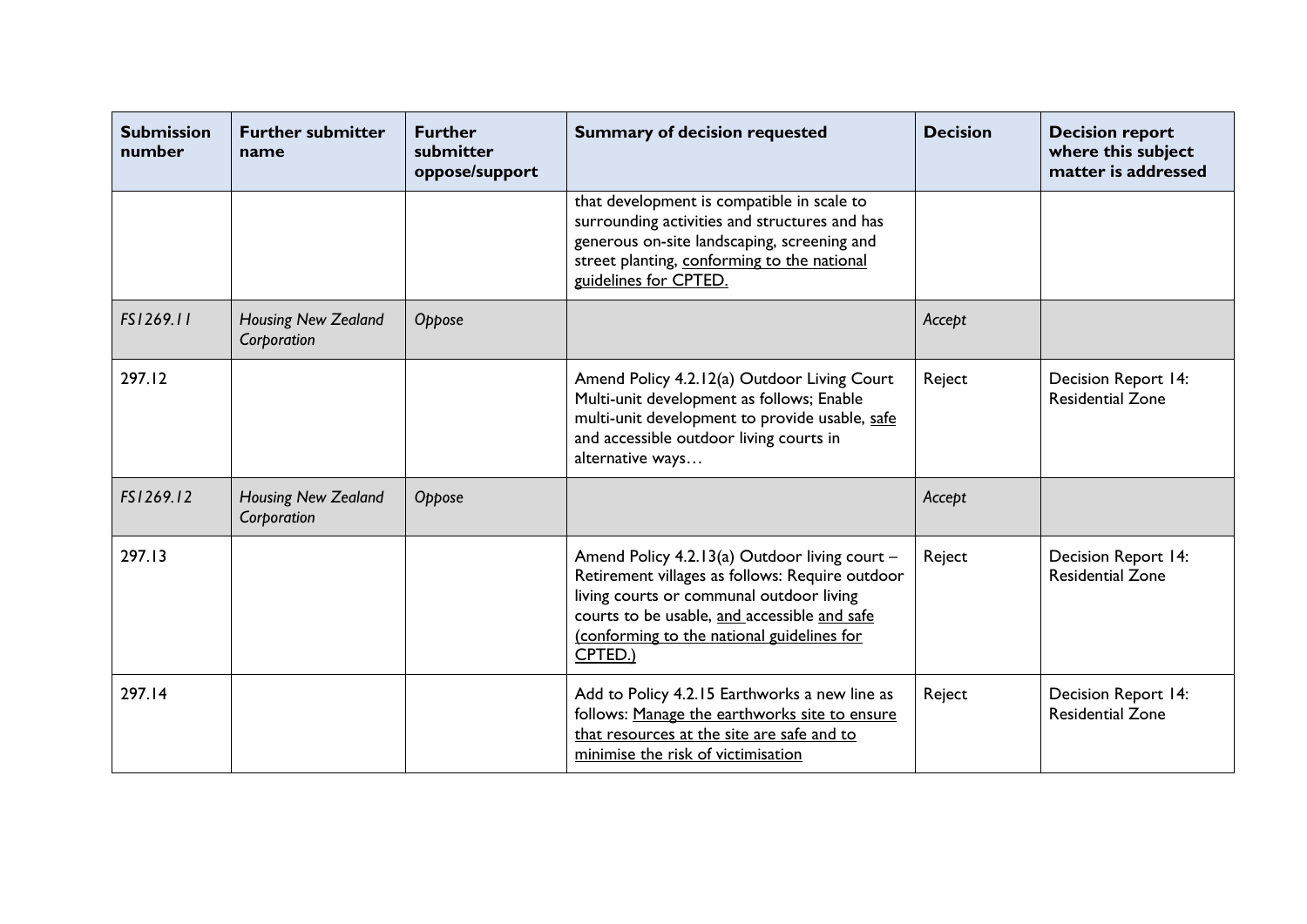| <b>Submission</b><br>number | <b>Further submitter</b><br>name          | <b>Further</b><br>submitter<br>oppose/support | <b>Summary of decision requested</b>                                                                                                                                                         | <b>Decision</b> | <b>Decision report</b><br>where this subject<br>matter is addressed |
|-----------------------------|-------------------------------------------|-----------------------------------------------|----------------------------------------------------------------------------------------------------------------------------------------------------------------------------------------------|-----------------|---------------------------------------------------------------------|
| FS1281.7                    | Pokeno Village Holdings<br>Limited        | Support                                       |                                                                                                                                                                                              | Reject          |                                                                     |
| FS1269.13                   | <b>Housing New Zealand</b><br>Corporation | Oppose                                        |                                                                                                                                                                                              | Accept          |                                                                     |
| 297.15                      |                                           |                                               | Add to Policy 4.3.15 Earthworks a new line as<br>follows: Manage the earthworks site to ensure<br>that resources at the site are safe and to<br>minimise the risk of victimisation           | Reject          | Decision Report 17:<br>Village Zone                                 |
| 297.16                      |                                           |                                               | Add to Policy 4.5.41 Earthworks a new line as<br>follows: Manage the earthworks site to ensure<br>that resources at the site are safe and to<br>minimise the risk of victimisation           | Reject          | Decision Report 20:<br><b>Business Zones</b>                        |
| FS1269.14                   | Housing New Zealand<br>Corporation        | Oppose                                        |                                                                                                                                                                                              | Accept          |                                                                     |
| 297.17                      |                                           |                                               | Add to Policy 5.3.5 Earthworks activities a new<br>line as follows: Manage the earthworks site to<br>ensure that resources at the site are safe and<br>to minimise the risk of victimisation | Reject          | <b>Decision Report 22:</b><br><b>Rural Zone</b>                     |
| FS1269.15                   | Housing New Zealand<br>Corporation        | Oppose                                        |                                                                                                                                                                                              | Accept          |                                                                     |
| FS1342.59                   | <b>Federated Farmers</b>                  | Oppose                                        |                                                                                                                                                                                              | Accept          |                                                                     |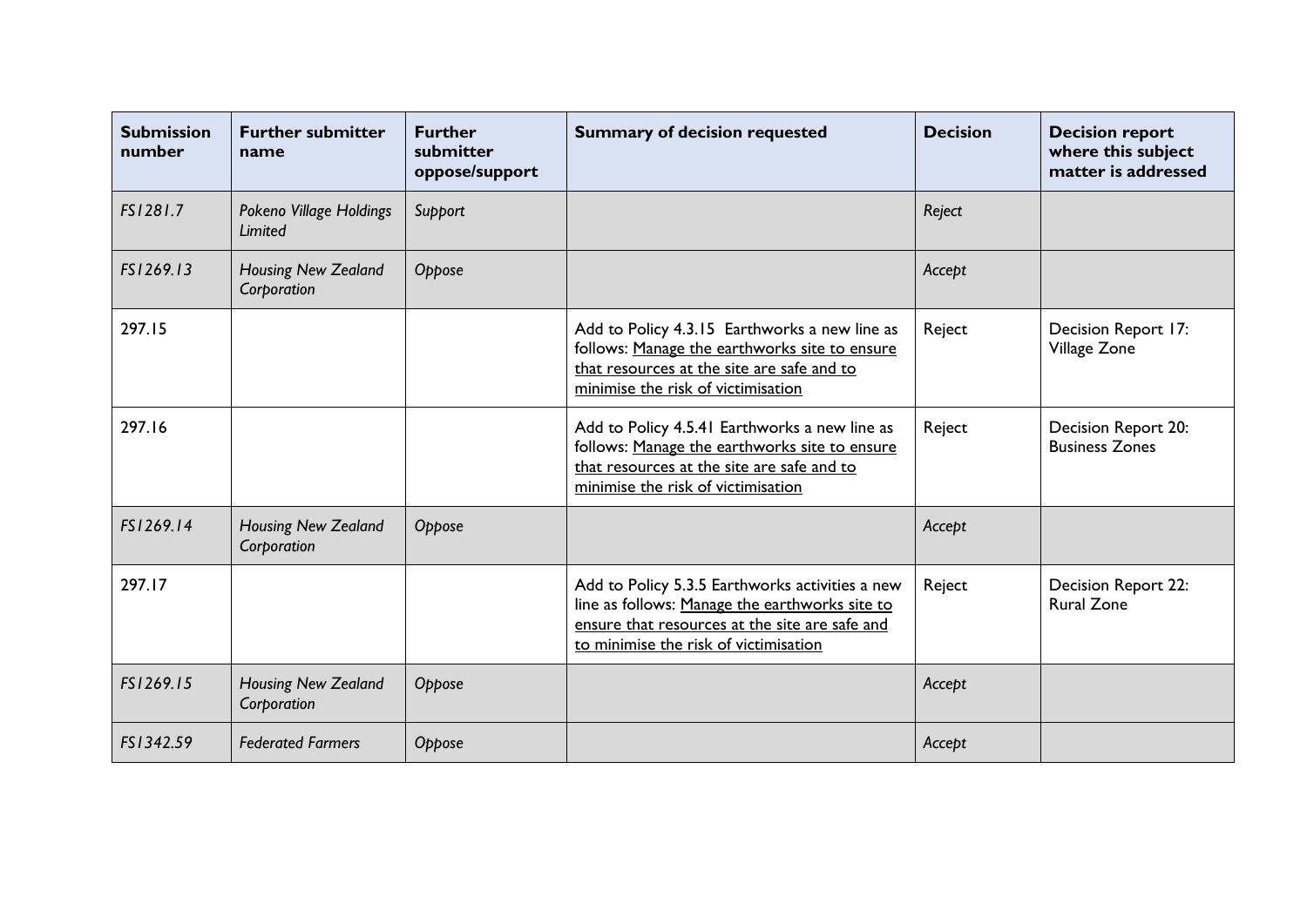| <b>Submission</b><br>number | <b>Further submitter</b><br>name          | <b>Further</b><br>submitter<br>oppose/support | <b>Summary of decision requested</b>                                                                                                                                                                                                 | <b>Decision</b> | <b>Decision report</b><br>where this subject<br>matter is addressed                |
|-----------------------------|-------------------------------------------|-----------------------------------------------|--------------------------------------------------------------------------------------------------------------------------------------------------------------------------------------------------------------------------------------|-----------------|------------------------------------------------------------------------------------|
| 297.18                      |                                           |                                               | Add to 5.6.7 (Rural Environment - Country<br>Living Zone - Policies - Earthworks) a new line<br>as follows; Manage the earthworks site to<br>ensure that resources at the site are safe and<br>to minimise the risk of victimisation | Reject          | Decision Report 18:<br><b>Country Living Zone</b>                                  |
| 297.19                      |                                           |                                               | Add to Policy 4.2.18(b) Multi-unit development<br>a new line as follows: Conform to the national<br>guidelines for CPTED.                                                                                                            | Reject          | <b>Decision Report 14:</b><br><b>Residential Zone</b>                              |
| FS1269.16                   | <b>Housing New Zealand</b><br>Corporation | Oppose                                        |                                                                                                                                                                                                                                      | Accept          |                                                                                    |
| FS1386.312                  | Mercury NZ Limited                        | Oppose                                        |                                                                                                                                                                                                                                      | Accept          |                                                                                    |
| 297.20                      |                                           |                                               | Add to Policy 4.2.19(a) Retirement villages a<br>new line as follows: Conforming to the<br>national guidelines for CPTED.                                                                                                            | Reject          | <b>Decision Report 14:</b><br><b>Residential Zone</b>                              |
| 297.21                      |                                           |                                               | Add to Policy 4.3.12(a)(iii) Non-residential<br>activities a new line as follows: Conforming to<br>the national guidelines for CPTED.                                                                                                | Accept in part  | Decision Report 17:<br>Village Zone                                                |
| FS1386.313                  | Mercury NZ Limited                        | Oppose                                        |                                                                                                                                                                                                                                      | Reject          |                                                                                    |
| 297.22                      |                                           |                                               | Amend Objective 4.4.1(a) Adverse effects of<br>land use and development as follows: The<br>health, and well-being and safety of people,<br>communities and the environment are                                                       | Accept          | Decision Report 14:<br>Residential Zone and<br>Decision Report 17:<br>Village Zone |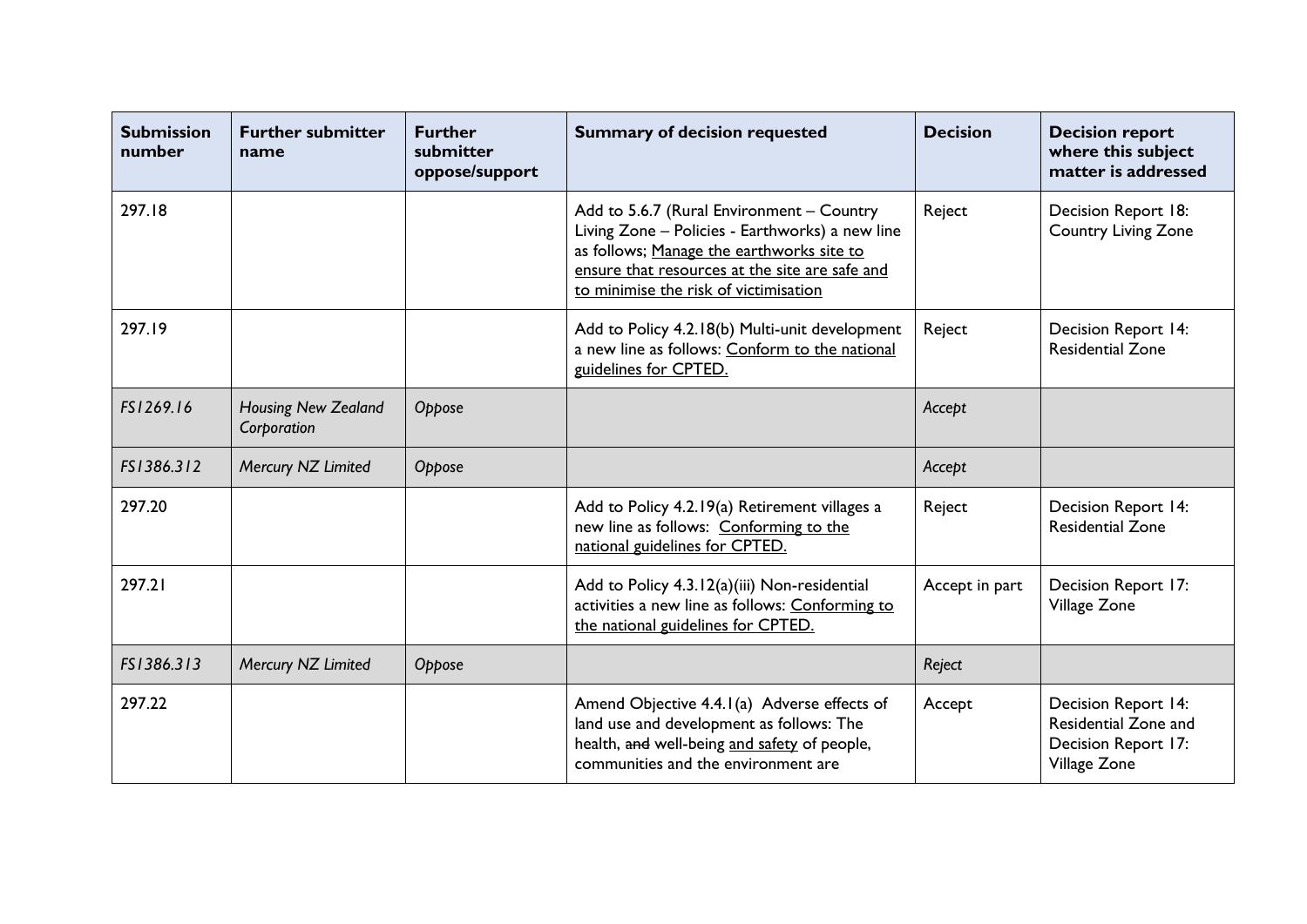| <b>Submission</b><br>number | <b>Further submitter</b><br>name          | <b>Further</b><br>submitter<br>oppose/support | <b>Summary of decision requested</b>                                                                                                                                                                                                                              | <b>Decision</b> | <b>Decision report</b><br>where this subject<br>matter is addressed                |
|-----------------------------|-------------------------------------------|-----------------------------------------------|-------------------------------------------------------------------------------------------------------------------------------------------------------------------------------------------------------------------------------------------------------------------|-----------------|------------------------------------------------------------------------------------|
|                             |                                           |                                               | protected from the adverse effects of land use<br>and development.                                                                                                                                                                                                |                 |                                                                                    |
| FS1114.3                    | Fire and Emergency<br><b>New Zealand</b>  | Support                                       |                                                                                                                                                                                                                                                                   | Accept          |                                                                                    |
| FS1269.17                   | <b>Housing New Zealand</b><br>Corporation | Oppose                                        |                                                                                                                                                                                                                                                                   | Reject          |                                                                                    |
| 297.23                      |                                           |                                               | Retain Policy 4.4.3 Artificial outdoor lighting,<br>except for the amendments sought below.<br>AND Add to Policy 4.4.3 Artificial outdoor<br>lighting a new line as follows: (d) Conform to<br>the national guidelines for CPTED.                                 | Reject          | Decision Report 14:<br>Residential Zone and<br>Decision Report 17:<br>Village Zone |
| FS1269.18                   | Housing New Zealand<br>Corporation        | Oppose                                        |                                                                                                                                                                                                                                                                   | Accept          |                                                                                    |
| 297.24                      |                                           |                                               | Retain Policy 4.5.38 Artificial outdoor lighting,<br>except for the amendments sought below AND<br>Add to Policy 4.5.38(a) Artificial outdoor<br>lighting a new line as follows: (iv) artificial<br>outdoor lighting conforms to national<br>guidelines for CPTED | Accept in part  | Decision Report 20:<br><b>Business Zones</b>                                       |
| FS1269.19                   | <b>Housing New Zealand</b><br>Corporation | Oppose                                        |                                                                                                                                                                                                                                                                   | Reject          |                                                                                    |
| 297.25                      |                                           |                                               | Retain Policy 5.6.15 Artificial outdoor lighting,<br>except for the amendments sought below.<br>AND Add to Policy 5.6.15 Artificial outdoor                                                                                                                       | Reject          | Decision Report 18:<br>Country Living Zone                                         |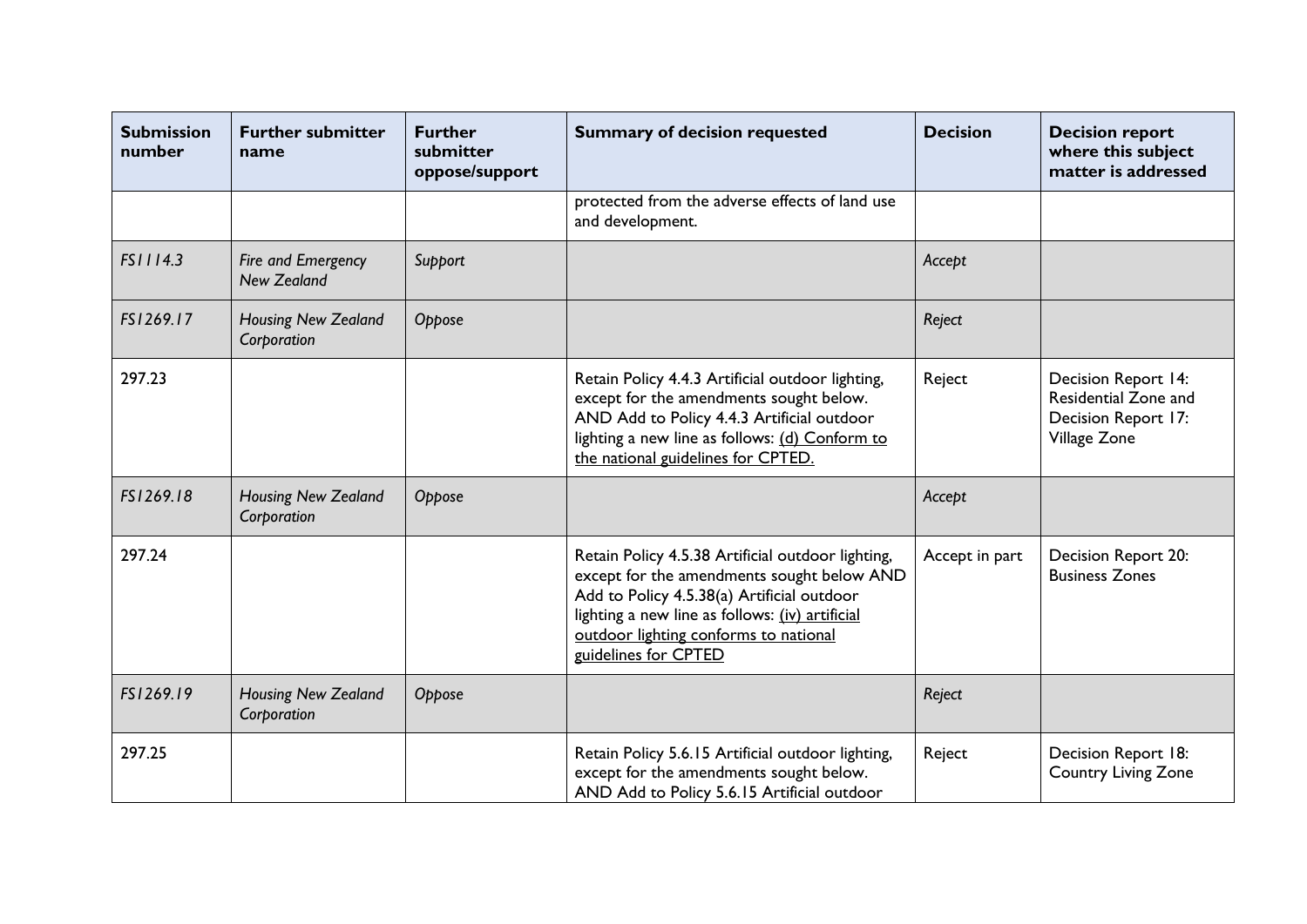| <b>Submission</b><br>number | <b>Further submitter</b><br>name          | <b>Further</b><br>submitter<br>oppose/support | <b>Summary of decision requested</b>                                                                                                                                                                                                                      | <b>Decision</b> | <b>Decision report</b><br>where this subject<br>matter is addressed                |
|-----------------------------|-------------------------------------------|-----------------------------------------------|-----------------------------------------------------------------------------------------------------------------------------------------------------------------------------------------------------------------------------------------------------------|-----------------|------------------------------------------------------------------------------------|
|                             |                                           |                                               | lighting a new line as follows: (d) Conform to<br>the national guidelines for CPTED.                                                                                                                                                                      |                 |                                                                                    |
| 297.26                      |                                           |                                               | Retain Policy 4.4.7 Managing the adverse effects<br>of signs as notified.                                                                                                                                                                                 | Accept in part  | Decision Report 14:<br>Residential Zone and<br>Decision Report 17:<br>Village Zone |
| FS1134.20                   | <b>Counties Power Limited</b>             | Oppose                                        |                                                                                                                                                                                                                                                           | Accept in part  |                                                                                    |
| 297.27                      |                                           |                                               | Retain Policy 4.5.37 Managing the adverse<br>effects of signs as notified.                                                                                                                                                                                | Accept in part  | Decision Report 20:<br><b>Business Zones</b>                                       |
| 297.28                      |                                           |                                               | Retain Policy 5.6.14 Managing the adverse<br>effects of signs as notified.                                                                                                                                                                                | Accept in part  | Decision Report 18:<br>Country Living Zone                                         |
| 297.29                      |                                           |                                               | Amend Objective 4.5.12(c) Business Town<br>Centre - Character as follows: Development<br>of town centres is designed in a functional and<br>attractive manner serving the needs of the<br>community and conforms to the national<br>guidelines for CPTED. | Reject          | Decision Report 20:<br><b>Business Zones</b>                                       |
| FS1269.20                   | <b>Housing New Zealand</b><br>Corporation | Oppose                                        |                                                                                                                                                                                                                                                           | Accept          |                                                                                    |
| 297.30                      |                                           |                                               | Retain Policy 4.5.13(a)(i) Town centre built<br>form as notified.                                                                                                                                                                                         | Accept          | Decision Report 20:<br><b>Business Zones</b>                                       |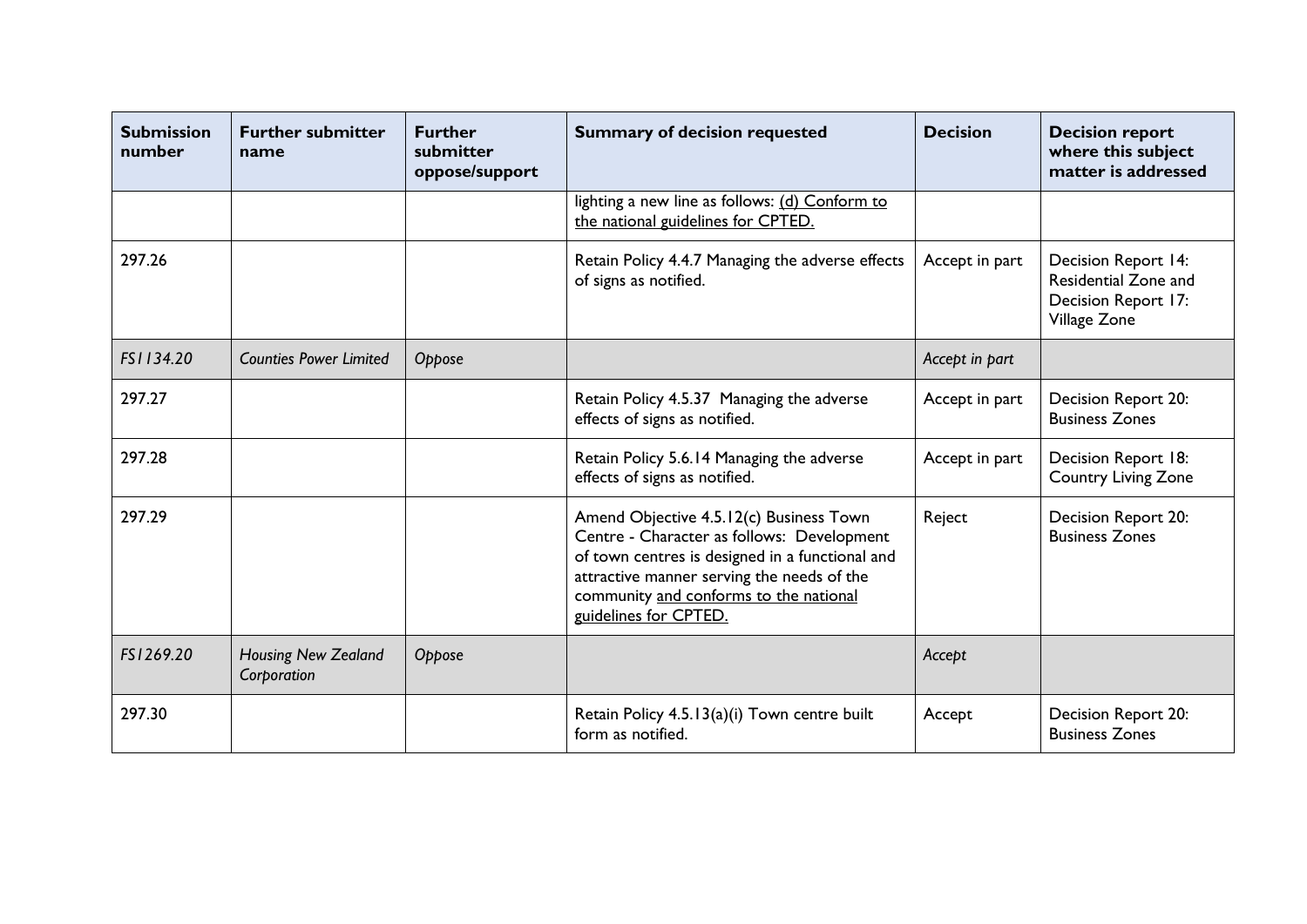| <b>Submission</b><br>number | <b>Further submitter</b><br>name          | <b>Further</b><br>submitter<br>oppose/support | <b>Summary of decision requested</b>                                                                                                                                                                                       | <b>Decision</b> | <b>Decision report</b><br>where this subject<br>matter is addressed |
|-----------------------------|-------------------------------------------|-----------------------------------------------|----------------------------------------------------------------------------------------------------------------------------------------------------------------------------------------------------------------------------|-----------------|---------------------------------------------------------------------|
| 297.31                      |                                           |                                               | Retain Policy 4.5.18(a)(i) Pokeno Town Centre<br>as notified.                                                                                                                                                              | Reject          | Decision Report 5:<br><b>Strategic Directions</b>                   |
| 297.32                      |                                           |                                               | Add to Policy 4.7.10(a) Recreation and access a<br>new point as follows: (a)(iv) conforming to the<br>national guidelines for CPTED                                                                                        | Accept          | Decision Report 32:<br><b>Miscellaneous Matters</b>                 |
| FS1269.21                   | <b>Housing New Zealand</b><br>Corporation | Oppose                                        |                                                                                                                                                                                                                            | Reject          |                                                                     |
| 297.33                      |                                           |                                               | Add to Policy 5.3.8(a) Effects on rural character<br>and amenity from rural subdivision a new point<br>as follows: (g) subdivision, use, and<br>development is designed to conform to the<br>national guidelines for CPTED | Reject          | <b>Decision Report 22:</b><br><b>Rural Zone</b>                     |
| FS1342.60                   | <b>Federated Farmers</b>                  | Oppose                                        |                                                                                                                                                                                                                            | Accept          |                                                                     |
| 297.34                      |                                           |                                               | Add to Policy 5.3.9 Non-rural activities a new<br>point as follows: (c) ensure any non-rural<br>activities and associated buildings, structures<br>and facilities conform to the national guidelines<br>for CPTED          | Reject          | Decision Report 22:<br><b>Rural Zone</b>                            |
| FS1386.314                  | Mercury NZ Limited                        | Oppose                                        |                                                                                                                                                                                                                            | Accept          |                                                                     |
| 297.35                      |                                           |                                               | Add to Policy 5.6.2 Country Living character a<br>new point as follows: (f) conforms to the<br>national guidelines for CPTED                                                                                               | Reject          | Decision Report 18:<br><b>Country Living Zone</b>                   |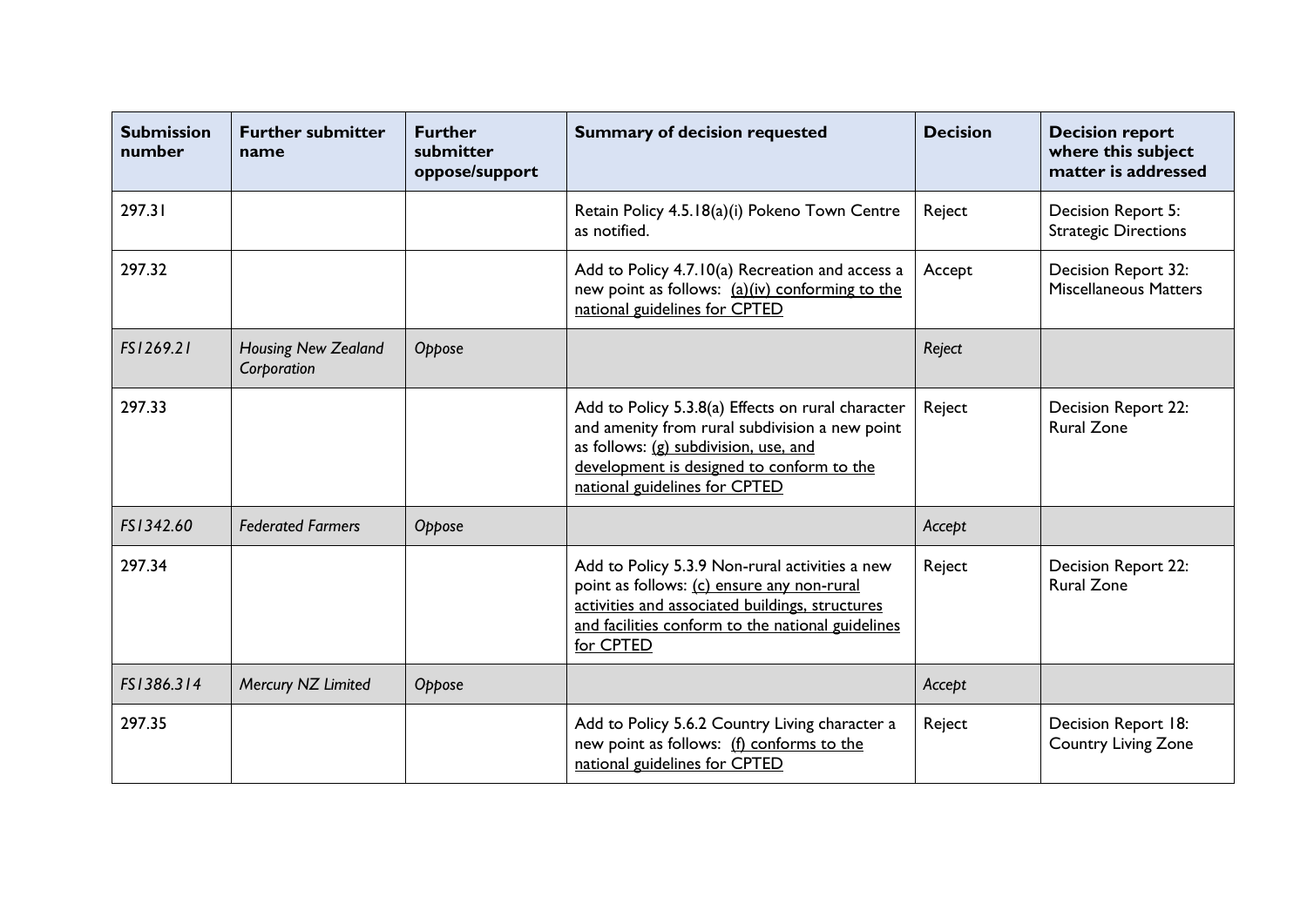| <b>Submission</b><br>number | <b>Further submitter</b><br>name | <b>Further</b><br>submitter<br>oppose/support | <b>Summary of decision requested</b>                                                                                                                                                                                                                                                                                                                                                                                         | <b>Decision</b> | <b>Decision report</b><br>where this subject<br>matter is addressed |
|-----------------------------|----------------------------------|-----------------------------------------------|------------------------------------------------------------------------------------------------------------------------------------------------------------------------------------------------------------------------------------------------------------------------------------------------------------------------------------------------------------------------------------------------------------------------------|-----------------|---------------------------------------------------------------------|
| 297.36                      |                                  |                                               | Add to Policy 5.6.3(a) (Subdivision within the<br>Country Living Zone a new point as follows:<br>(vi) conforms to the national guidelines for<br><b>CPTED</b>                                                                                                                                                                                                                                                                | Reject          | Decision Report 18:<br><b>Country Living Zone</b>                   |
| FS1386.315                  | Mercury NZ Limited               | Oppose                                        |                                                                                                                                                                                                                                                                                                                                                                                                                              | Accept          |                                                                     |
| 297.37                      |                                  |                                               | Add to Policy 5.6.8 Non-residential activities a<br>new point as follows: (b) ensure any non-<br>residential activities and associated buildings,<br>structures and facilities conform to the national<br>guidelines for CPTED                                                                                                                                                                                               | Reject          | Decision Report 18:<br><b>Country Living Zone</b>                   |
| 297.38                      |                                  |                                               | Add to Policy 6.1.2(a) Development, operation<br>and maintenance, a new point as follows: (vii)<br>the need to conform to the national guidelines<br>for CPTED                                                                                                                                                                                                                                                               | Reject          | Decision Report 13:<br>Infrastructure                               |
| 297.39                      |                                  |                                               | Amend Policy 6.1.9(a) Environmental effects,<br>community health, safety and amenity, as<br>follows: Require the development, operation,<br>maintenance, repair, replacement, upgrading<br>and removal of infrastructure and its associated<br>structures to avoid, remedy or mitigate adverse<br>effects on the environment, community health,<br>safety by conforming to the national guidelines<br>for CPTED and amenity. | Reject          | Decision Report 13:<br>Infrastructure                               |
| FS1386.316                  | Mercury NZ Limited               | Oppose                                        |                                                                                                                                                                                                                                                                                                                                                                                                                              | Accept          |                                                                     |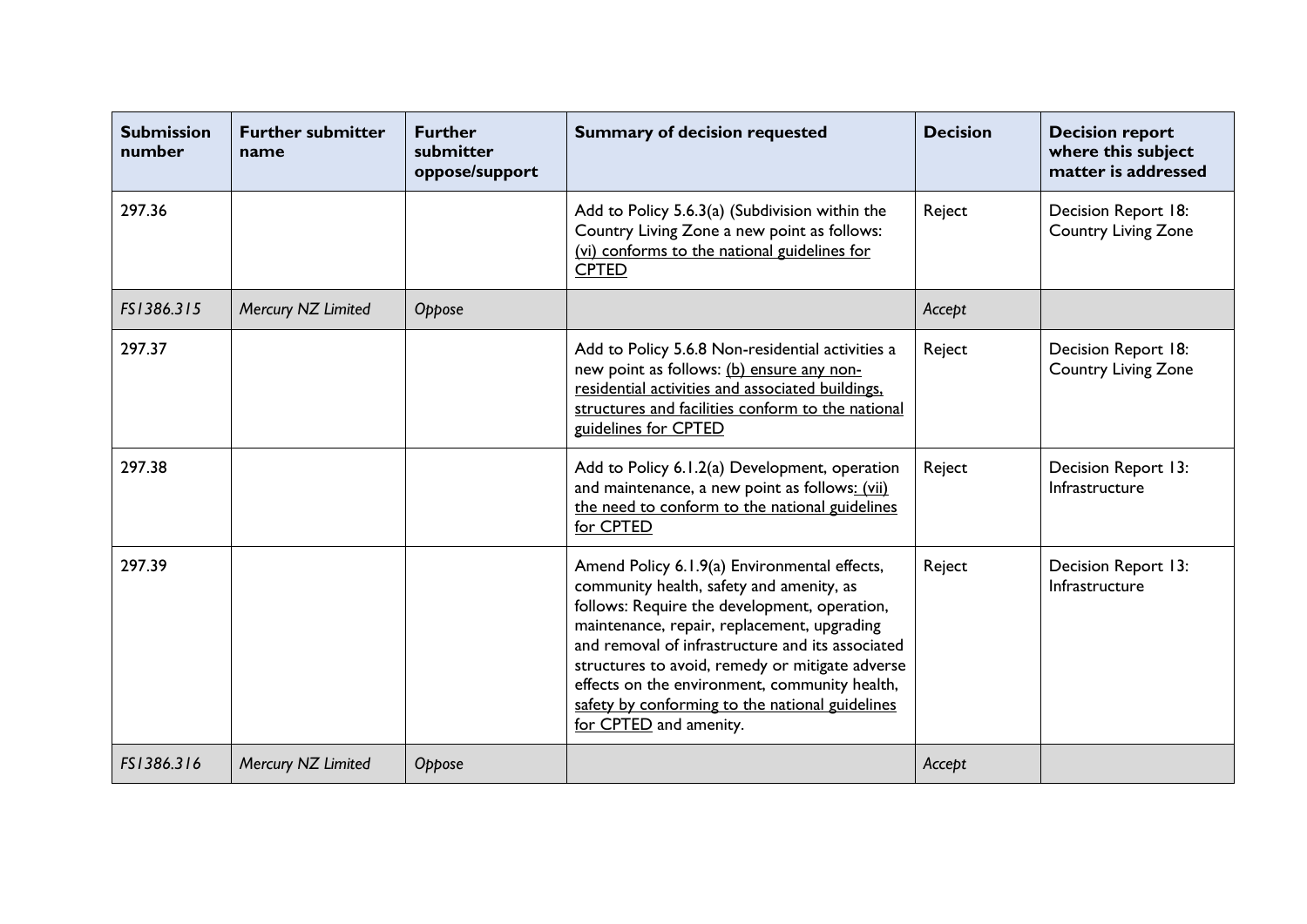| <b>Submission</b><br>number | <b>Further submitter</b><br>name         | <b>Further</b><br>submitter<br>oppose/support | <b>Summary of decision requested</b>                                                                                                                                                                                                                                                                                                                                                   | <b>Decision</b> | <b>Decision report</b><br>where this subject<br>matter is addressed |
|-----------------------------|------------------------------------------|-----------------------------------------------|----------------------------------------------------------------------------------------------------------------------------------------------------------------------------------------------------------------------------------------------------------------------------------------------------------------------------------------------------------------------------------------|-----------------|---------------------------------------------------------------------|
| 297.40                      |                                          |                                               | Amend Policy 6.4.4 Road and rail network as<br>follows: (a) Discourage subdivision, use and<br>development that would compromise: (i) The<br>road function, as specified in the road<br>hierarchy, or the safety and efficiency of the<br>roading network; (ii) The access by emergency<br>services and their vehicles; and (iii) the safety<br>and efficiency of the railway network. | Accept          | Decision Report 13:<br>Infrastructure                               |
| FS1114.7                    | Fire and Emergency<br><b>New Zealand</b> | Support                                       |                                                                                                                                                                                                                                                                                                                                                                                        | Accept          |                                                                     |
| 297.41                      |                                          |                                               | Amend Policy 6.4.5(a)(i) Roading infrastructure<br>to read: The design, location, alignment and<br>dimensions of new roads provide safe vehicle<br>(including all emergency services vehicles).<br>pedestrian and cycling access and manoeuvring<br>to every site                                                                                                                      | Reject          | Decision Report 13:<br>Infrastructure                               |
| FS1114.8                    | Fire and Emergency<br>New Zealand        | Support                                       |                                                                                                                                                                                                                                                                                                                                                                                        | Reject          |                                                                     |
| 297.42                      |                                          |                                               | Amend Objective 6.5.1(a)(i) Land transport<br>network as follows: All transport modes,<br>including emergency services vehicles, are<br>accessible, safe and efficient; and                                                                                                                                                                                                            | Reject          | Decision Report 13:<br>Infrastructure                               |
| FS1114.9                    | Fire and Emergency<br><b>New Zealand</b> | Support                                       |                                                                                                                                                                                                                                                                                                                                                                                        | Reject          |                                                                     |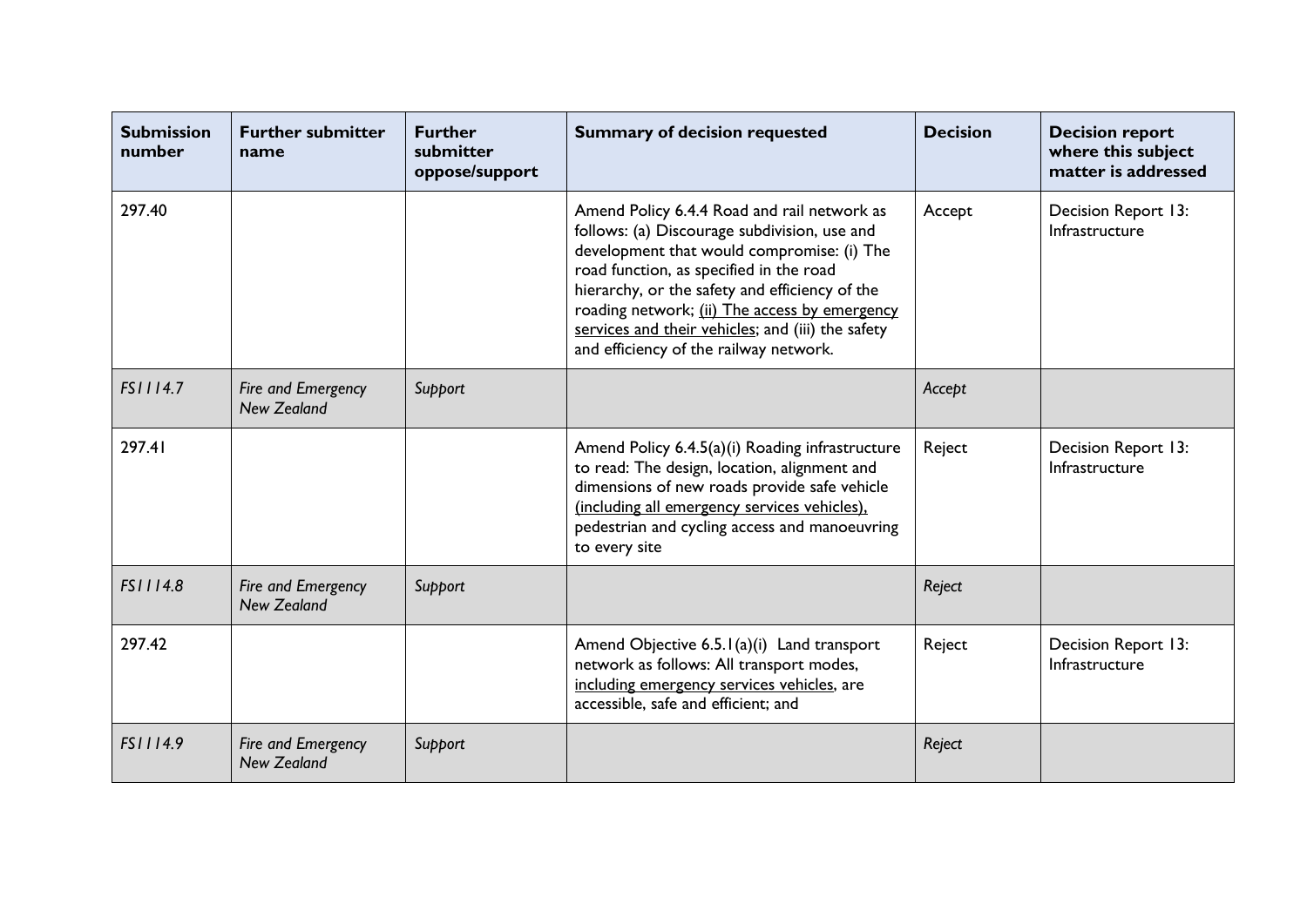| <b>Submission</b><br>number | <b>Further submitter</b><br>name                                                                  | <b>Further</b><br>submitter<br>oppose/support | <b>Summary of decision requested</b>                                                                                                                                                                                                                                                             | <b>Decision</b> | <b>Decision report</b><br>where this subject<br>matter is addressed |
|-----------------------------|---------------------------------------------------------------------------------------------------|-----------------------------------------------|--------------------------------------------------------------------------------------------------------------------------------------------------------------------------------------------------------------------------------------------------------------------------------------------------|-----------------|---------------------------------------------------------------------|
| 297.43                      |                                                                                                   |                                               | Add to Policy 6.5.2 Construction and<br>operation of the land transport network a new<br>point as follows: (ix) conforming to the national<br>guidelines for CPTED                                                                                                                               | Reject          | Decision Report 13:<br>Infrastructure                               |
| 297.44                      |                                                                                                   |                                               | Amend Policy 6.5.3(a) Road hierarchy and<br>function as follows: Provide a hierarchy of<br>roads for different functions and modes of land<br>transport while recognising the nature of the<br>surrounding land use within the district<br>ensuring access by all emergency services<br>vehicles | Reject          | Decision Report 13:<br>Infrastructure                               |
| FS1004.2                    | <b>Tamahere Eventide</b><br>Home Trust -<br><b>Tamahere Eventide</b><br><b>Retirement Village</b> | Oppose                                        |                                                                                                                                                                                                                                                                                                  | Accept          |                                                                     |
| FS1005.5                    | <b>Tamahere Eventide</b><br>Home Trust - Atawhai<br>Assisi Retirement Village                     | Oppose                                        |                                                                                                                                                                                                                                                                                                  | Accept          |                                                                     |
| FS1114.10                   | Fire and Emergency<br><b>New Zealand</b>                                                          | Support                                       |                                                                                                                                                                                                                                                                                                  | Reject          | Decision Report 13:<br>Infrastructure                               |
| 297.45                      |                                                                                                   |                                               | Add to Policy 6.5.5 Road safety clause (b) as<br>follows: (b) Ensure that all road design,<br>structures, lighting, signage and vegetation<br>conform to national guidelines for CPTED,                                                                                                          | Reject          | Decision Report 13:<br>Infrastructure                               |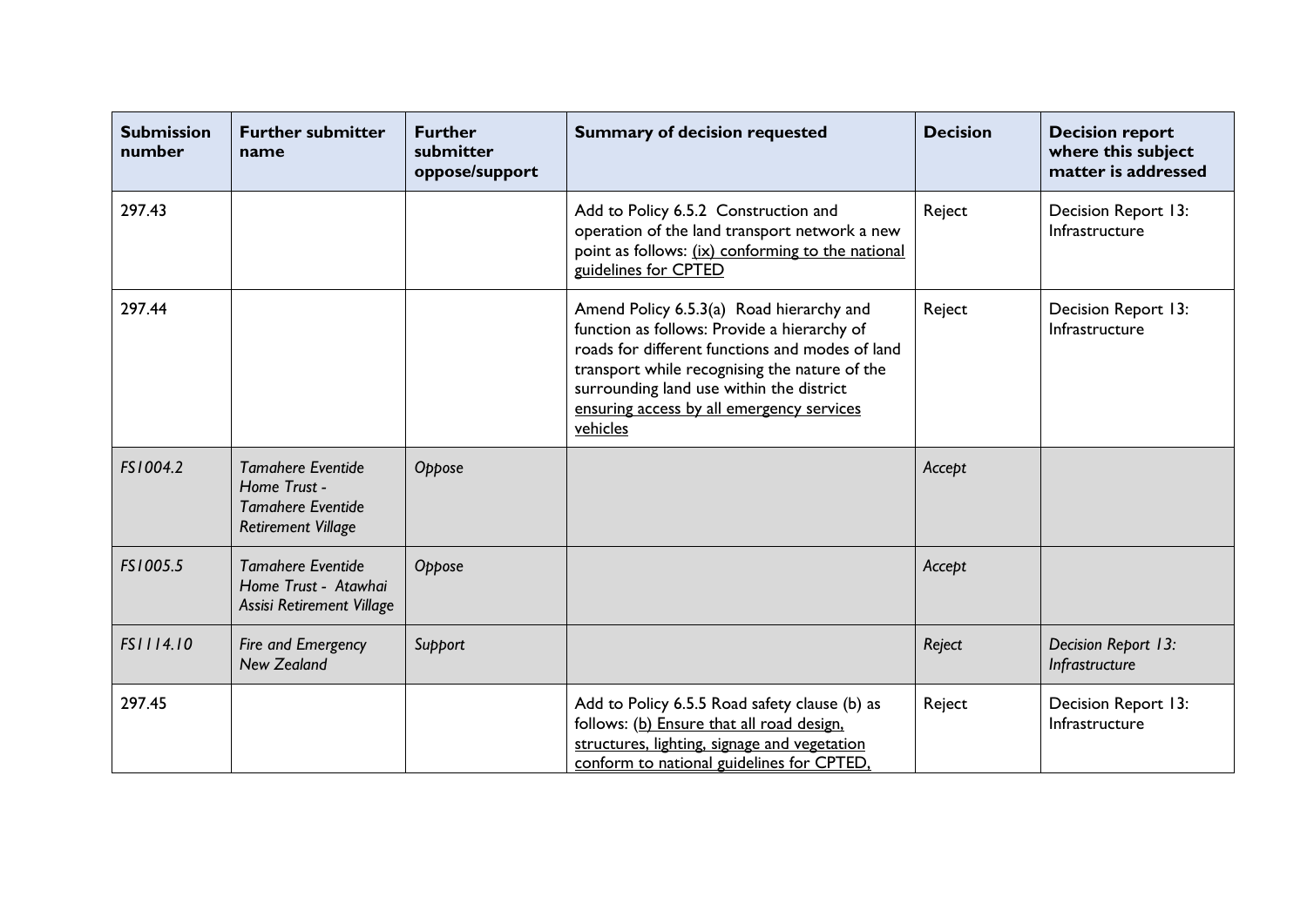| <b>Submission</b><br>number | <b>Further submitter</b><br>name         | <b>Further</b><br>submitter<br>oppose/support | <b>Summary of decision requested</b>                                                                                                                                                                                                                                                                                   | <b>Decision</b> | <b>Decision report</b><br>where this subject<br>matter is addressed |
|-----------------------------|------------------------------------------|-----------------------------------------------|------------------------------------------------------------------------------------------------------------------------------------------------------------------------------------------------------------------------------------------------------------------------------------------------------------------------|-----------------|---------------------------------------------------------------------|
|                             |                                          |                                               | including access by emergency services and<br>their vehicles                                                                                                                                                                                                                                                           |                 |                                                                     |
| FS1114.11                   | Fire and Emergency<br><b>New Zealand</b> | Support                                       |                                                                                                                                                                                                                                                                                                                        | Reject          |                                                                     |
| 297.46                      |                                          |                                               | Amend Policy 6.5.7(a) Vehicle access as follows:<br>Control the location of new vehicle accesses to<br>sites adjacent to other accesses and rail level<br>crossings to improve the safety and efficiency<br>of the land transport network ensuring that all<br>roads are accessible to emergency services<br>vehicles. | Reject          | Decision Report 13:<br>Infrastructure                               |
| FS1114.12                   | Fire and Emergency<br><b>New Zealand</b> | Support                                       |                                                                                                                                                                                                                                                                                                                        | Reject          |                                                                     |
| 297.47                      |                                          |                                               | Add to Policy 8.1.2(c) Provision, use and<br>development of public open space and reserves<br>a new point, as follows: (iii) being safe and<br>conforming to the national guidelines for<br><b>CPTED</b>                                                                                                               | Accept in part  | Decision Report 23:<br><b>Reserves Zone</b>                         |
| FS1386.317                  | Mercury NZ Limited                       | Oppose                                        |                                                                                                                                                                                                                                                                                                                        | Accept in part  |                                                                     |
| 297.48                      |                                          |                                               | Amend Policy 8.1.3 (b)(ii) Esplanade reserves<br>and walkways as follows: (ii) incorporating<br>safety and security for neighbours and walkway<br>users by conforming to the national guidelines<br>for CPTED;                                                                                                         | Reject          | Decision Report 23:<br><b>Reserves</b>                              |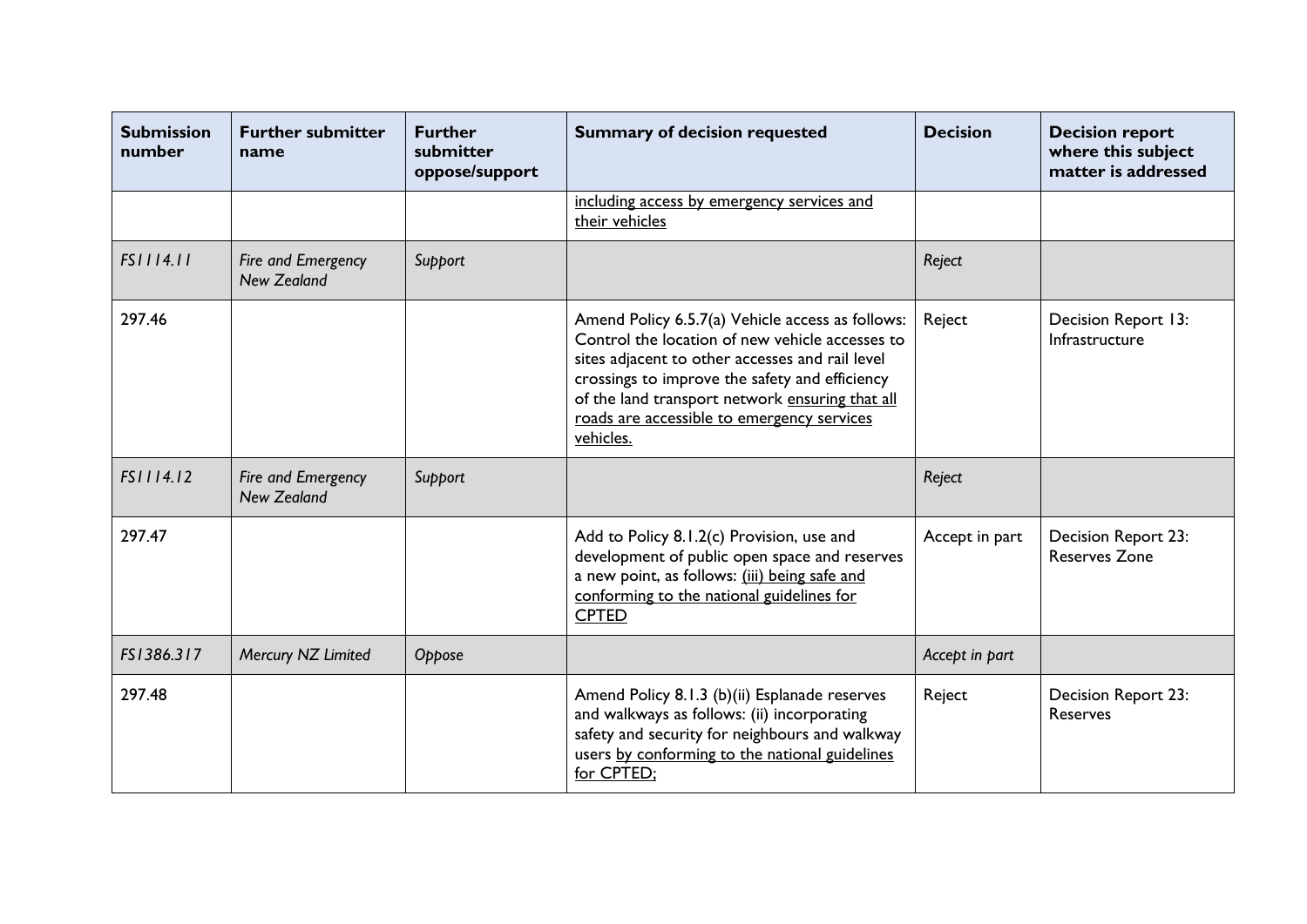| <b>Submission</b><br>number | <b>Further submitter</b><br>name          | <b>Further</b><br>submitter<br>oppose/support | <b>Summary of decision requested</b>                                                                                                                                                                                  | <b>Decision</b> | <b>Decision report</b><br>where this subject<br>matter is addressed |
|-----------------------------|-------------------------------------------|-----------------------------------------------|-----------------------------------------------------------------------------------------------------------------------------------------------------------------------------------------------------------------------|-----------------|---------------------------------------------------------------------|
| FS1386.318                  | Mercury NZ Limited                        | Oppose                                        |                                                                                                                                                                                                                       | Accept          |                                                                     |
| 297.49                      |                                           |                                               | Amend Rule 14.12.1.6 P6(1) Permitted<br>Activities - New public roads as follows: New<br>public roads, and private access, including<br>where                                                                         | Reject          | Decision Report 13:<br>Infrastructure                               |
| 297.50                      |                                           |                                               | Retain Table 14.12.5.14 Access and road<br>conditions (Residential, Village, Business,<br>Business Town Centre and Industrial Zones)<br>which requires the minimum road/right of way<br>access to be no less than 4m. | Accept          | Decision Report 13:<br>Infrastructure                               |
| FS1091.5                    | GD Jones                                  | Oppose                                        |                                                                                                                                                                                                                       | Reject          |                                                                     |
| FS1114.13                   | Fire and Emergency<br><b>New Zealand</b>  | Support                                       |                                                                                                                                                                                                                       | Accept          |                                                                     |
| FS1269.22                   | <b>Housing New Zealand</b><br>Corporation | Oppose                                        |                                                                                                                                                                                                                       | Reject          |                                                                     |
| 297.51                      |                                           |                                               | Add a new matter of discretion to Rule 14.12.2<br>RD1 Restricted Discretionary Activities as<br>follows: (f) the foreseeable needs for access by<br>emergency services and their vehicles                             | Accept          | Decision Report 13:<br>Infrastructure                               |
| FS1114.14                   | Fire and Emergency<br><b>New Zealand</b>  | Support                                       |                                                                                                                                                                                                                       | Accept          |                                                                     |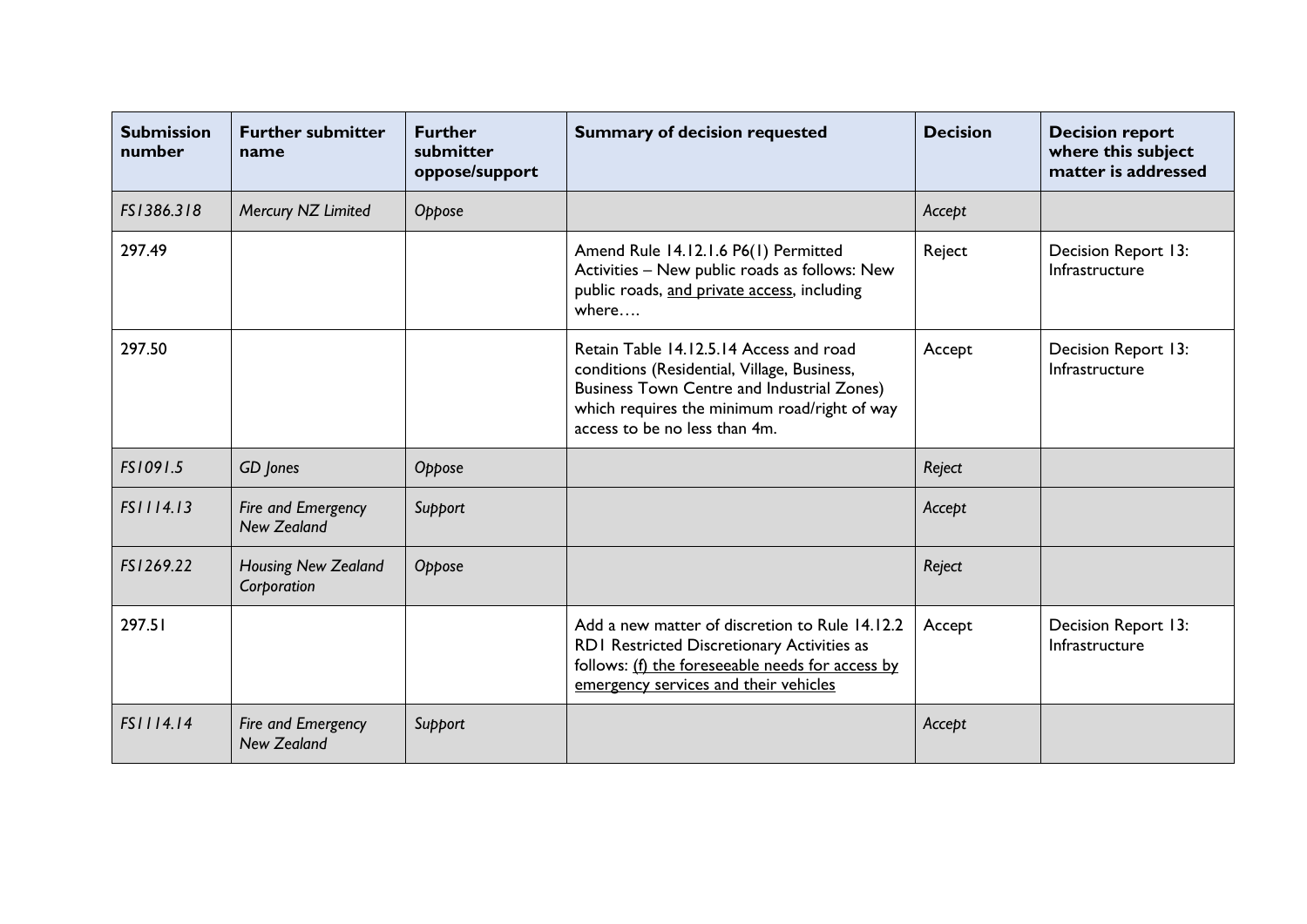| <b>Submission</b><br>number | <b>Further submitter</b><br>name          | <b>Further</b><br>submitter<br>oppose/support | <b>Summary of decision requested</b>                                                                                                                                                               | <b>Decision</b> | <b>Decision report</b><br>where this subject<br>matter is addressed |
|-----------------------------|-------------------------------------------|-----------------------------------------------|----------------------------------------------------------------------------------------------------------------------------------------------------------------------------------------------------|-----------------|---------------------------------------------------------------------|
| 297.52                      |                                           |                                               | Amend Appendix 3.1 Residential Subdivision<br>Guidelines to prominently include the national<br>guidelines for CPTED to provide further useful<br>information, and not just listed as a reference. | Reject          | Decision Report 32:<br><b>Miscellaneous Matters</b>                 |
| FS1386.319                  | Mercury NZ Limited                        | Oppose                                        |                                                                                                                                                                                                    | Accept          |                                                                     |
| 297.53                      |                                           |                                               | Amend Appendix 3.3 Town Centre Guidelines<br>to prominently include the national guidelines<br>for CPTED to provide further useful<br>information, and not just listed as a reference.             | Reject          | Decision Report 32:<br><b>Miscellaneous Matters</b>                 |
| FS1269.23                   | <b>Housing New Zealand</b><br>Corporation | Oppose                                        |                                                                                                                                                                                                    | Accept          |                                                                     |
| FS1386.320                  | Mercury NZ Limited                        | Oppose                                        |                                                                                                                                                                                                    | Accept          |                                                                     |
| 297.54                      |                                           |                                               | Amend Appendix 3.4 Multi-unit Development<br>to prominently include the national guidelines<br>for CPTED to provide further useful<br>information, and not just listed as a reference.             | Reject          | Decision Report 32:<br><b>Miscellaneous Matters</b>                 |
| FS1269.24                   | <b>Housing New Zealand</b><br>Corporation | Oppose                                        |                                                                                                                                                                                                    | Accept          |                                                                     |
| FS1386.321                  | Mercury NZ Limited                        | Oppose                                        |                                                                                                                                                                                                    | Accept          |                                                                     |
| 297.55                      |                                           |                                               | Retain Section 4.2 in Appendix 3.1 Residential<br>Subdivision Guidelines - Connectivity and                                                                                                        | Reject          | Decision Report 32:<br><b>Miscellaneous Matters</b>                 |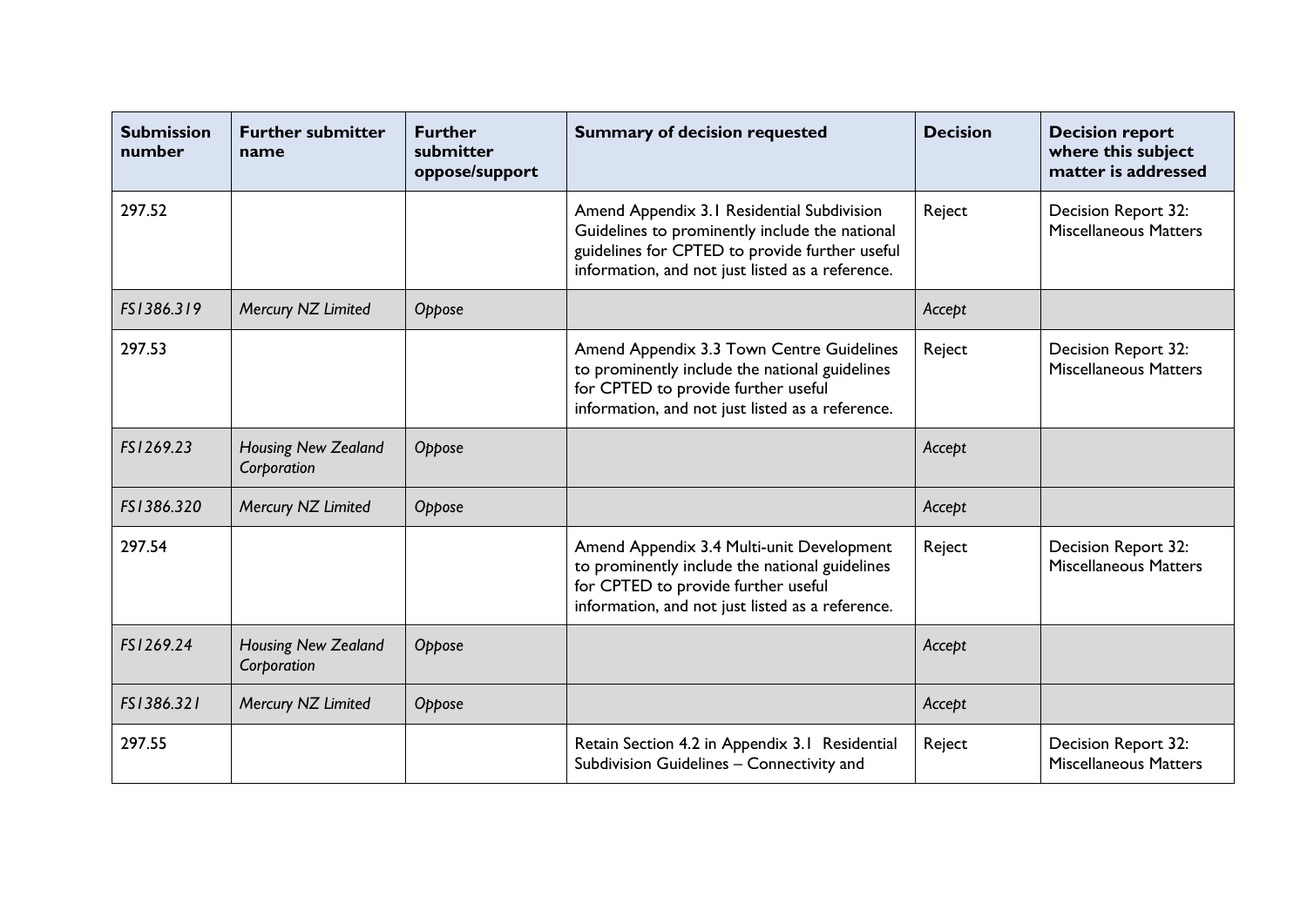| <b>Submission</b><br>number | <b>Further submitter</b><br>name          | <b>Further</b><br>submitter<br>oppose/support | <b>Summary of decision requested</b>                                                                                                                                                                                               | <b>Decision</b> | <b>Decision report</b><br>where this subject<br>matter is addressed |
|-----------------------------|-------------------------------------------|-----------------------------------------------|------------------------------------------------------------------------------------------------------------------------------------------------------------------------------------------------------------------------------------|-----------------|---------------------------------------------------------------------|
|                             |                                           |                                               | Movement Networks - Outcomes Sought as<br>notified.                                                                                                                                                                                |                 |                                                                     |
| FS1269.25                   | <b>Housing New Zealand</b><br>Corporation | Oppose                                        |                                                                                                                                                                                                                                    | Accept          |                                                                     |
| FS1386.322                  | Mercury NZ Limited                        | Oppose                                        |                                                                                                                                                                                                                                    | Accept          |                                                                     |
| 297.56                      |                                           |                                               | Amend Section 4.3 Page 10, second row of the<br>table in Appendix 3.1 Residential Subdivision<br>Guidelines to provide clarification about<br>pedestrian and cyclist linkages within the<br>guideline around avoiding cul-de-sacs. | Reject          | Decision Report 32:<br><b>Miscellaneous Matters</b>                 |
| FS1269.26                   | <b>Housing New Zealand</b><br>Corporation | Oppose                                        |                                                                                                                                                                                                                                    | Accept          |                                                                     |
| FS1386.323                  | Mercury NZ Limited                        | Oppose                                        |                                                                                                                                                                                                                                    | Accept          |                                                                     |
| 297.57                      |                                           |                                               | Amend 4.3 Page 12 in Appendix 3.1 Residential<br>Subdivision Guidelines relating to rear lots to<br>have stronger wording about conforming to<br>CPTED guidelines.                                                                 | Reject          | Decision Report 32:<br><b>Miscellaneous Matters</b>                 |
| FS1269.27                   | Housing New Zealand<br>Corporation        | Oppose                                        |                                                                                                                                                                                                                                    | Accept          |                                                                     |
| FS1386.324                  | Mercury NZ Limited                        | Oppose                                        |                                                                                                                                                                                                                                    | Accept          |                                                                     |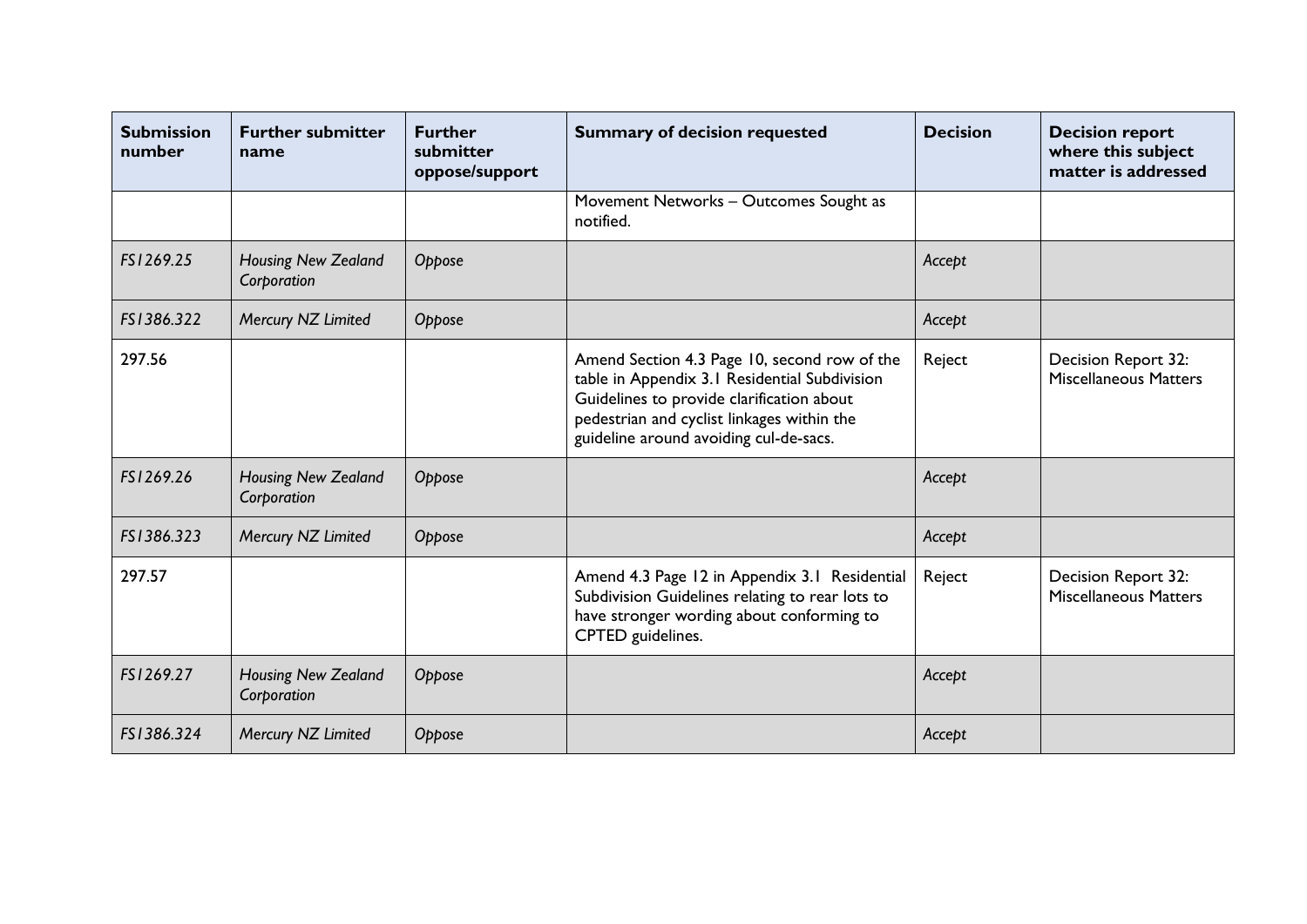| <b>Submission</b><br>number | <b>Further submitter</b><br>name         | <b>Further</b><br>submitter<br>oppose/support | <b>Summary of decision requested</b>                                                                                                                                                                                                                                                                                     | <b>Decision</b> | <b>Decision report</b><br>where this subject<br>matter is addressed |
|-----------------------------|------------------------------------------|-----------------------------------------------|--------------------------------------------------------------------------------------------------------------------------------------------------------------------------------------------------------------------------------------------------------------------------------------------------------------------------|-----------------|---------------------------------------------------------------------|
| 297.58                      |                                          |                                               | Retain Policy 6.4.5(a)(iii) Roading Infrastructure<br>as notified.                                                                                                                                                                                                                                                       | Accept in part  | Decision Report 13:<br>Infrastructure                               |
| 297.59                      |                                          |                                               | Add a new matter of discretion to Rule 14.12.2<br>RD2 Restricted discretionary activities as<br>follows: (f) the foreseeable needs for access by<br>emergency services and their vehicles.                                                                                                                               | Accept          | Decision Report 13:<br>Infrastructure                               |
| FS1114.15                   | Fire and Emergency<br><b>New Zealand</b> | Support                                       |                                                                                                                                                                                                                                                                                                                          | Accept          |                                                                     |
| 297.60                      |                                          |                                               | Add to Policy 4.5.18(a) Pokeno Town Centre a<br>new point as follows: (a)(v) ensuring adequate<br>accessibility for emergency services and other<br>service vehicles. (Including adequate turning<br>circles and road widths when roads are in use<br>and taking into consideration parked vehicles at<br>the road side) | Reject          | Decision Report 5:<br><b>Strategic Directions</b>                   |
| FS1114.4                    | Fire and Emergency<br><b>New Zealand</b> | Support                                       |                                                                                                                                                                                                                                                                                                                          | Reject          |                                                                     |
| 297.61                      |                                          |                                               | Add to Policy 4.5.18(a) Pokeno Town Centre a<br>new point as follows: (a)(vi) by conforming to<br>the National Guidelines for Crime Prevention<br>through Environmental Design in New Zealand.                                                                                                                           | Reject          | Decision Report 5:<br><b>Strategic Directions</b>                   |
| 297.62                      |                                          |                                               | Retain Policy 4.7.2 Subdivision location and<br>design except for the amendments sought<br>below. AND Add to Policy 4.7.2(a) subdivision                                                                                                                                                                                 | Reject          | Decision Report 32:<br><b>Miscellaneous Matters</b>                 |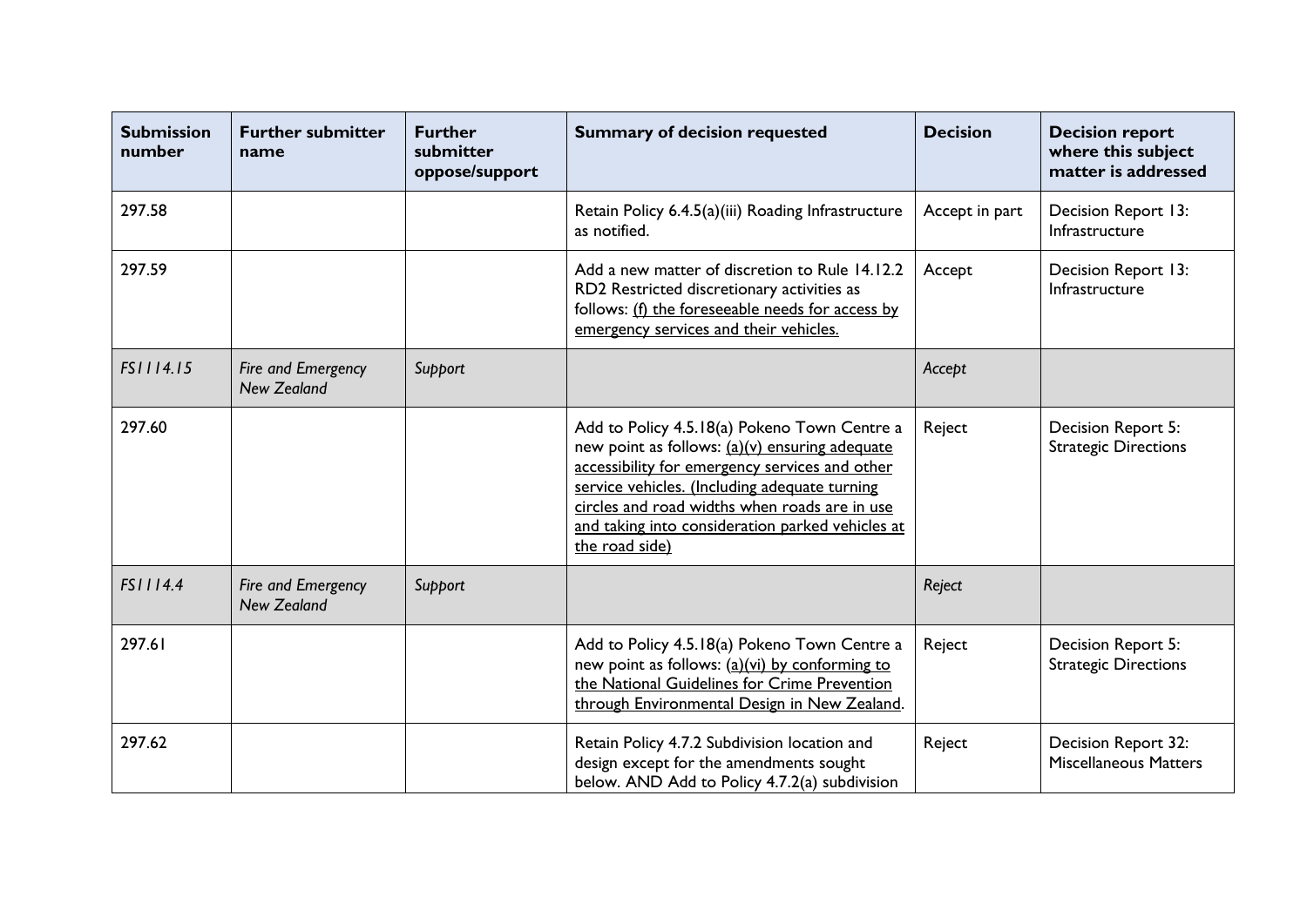| <b>Submission</b><br>number | <b>Further submitter</b><br>name          | <b>Further</b><br>submitter<br>oppose/support | <b>Summary of decision requested</b>                                                                                                                                                                                                                                                                                                                                                                                                                                                                                                                                  | <b>Decision</b> | <b>Decision report</b><br>where this subject<br>matter is addressed |
|-----------------------------|-------------------------------------------|-----------------------------------------------|-----------------------------------------------------------------------------------------------------------------------------------------------------------------------------------------------------------------------------------------------------------------------------------------------------------------------------------------------------------------------------------------------------------------------------------------------------------------------------------------------------------------------------------------------------------------------|-----------------|---------------------------------------------------------------------|
|                             |                                           |                                               | location and design a new point as follows:<br>(a)(v) promote safe communities through<br>quality urban design, including conforming to<br>the national guidelines for CPTED.<br><b>AND</b><br>Add to Policy 4.7.2 Subdivision location and<br>design a new point between (vi) and (vii) as<br>follows: Ensure adequate accessibility for<br>emergency services and other services vehicles<br>(including the provision of an adequate turning<br>circle and road widths when roads are in use<br>and taking into consideration parked vehicles at<br>the road side.) |                 |                                                                     |
| FS1114.5                    | Fire and Emergency<br><b>New Zealand</b>  | Support                                       |                                                                                                                                                                                                                                                                                                                                                                                                                                                                                                                                                                       | Reject          |                                                                     |
| FS1386.325                  | Mercury NZ Limited                        | Oppose                                        |                                                                                                                                                                                                                                                                                                                                                                                                                                                                                                                                                                       | Accept          |                                                                     |
| 297.63                      |                                           |                                               | Amend Policy 4.7.3(a)(viii) Residential<br>subdivision as follows: Conforming to national<br>guidelines for CPTED. Ensuring pedestrian<br>access is consistent with the Crime Prevention<br>through Environmental Design (CPTED)                                                                                                                                                                                                                                                                                                                                      | Reject          | Decision Report 32:<br><b>Miscellaneous Matters</b>                 |
| FS1269.28                   | <b>Housing New Zealand</b><br>Corporation | Oppose                                        |                                                                                                                                                                                                                                                                                                                                                                                                                                                                                                                                                                       | Accept          |                                                                     |
| FS1386.326                  | Mercury NZ Limited                        | Oppose                                        |                                                                                                                                                                                                                                                                                                                                                                                                                                                                                                                                                                       | Accept          |                                                                     |